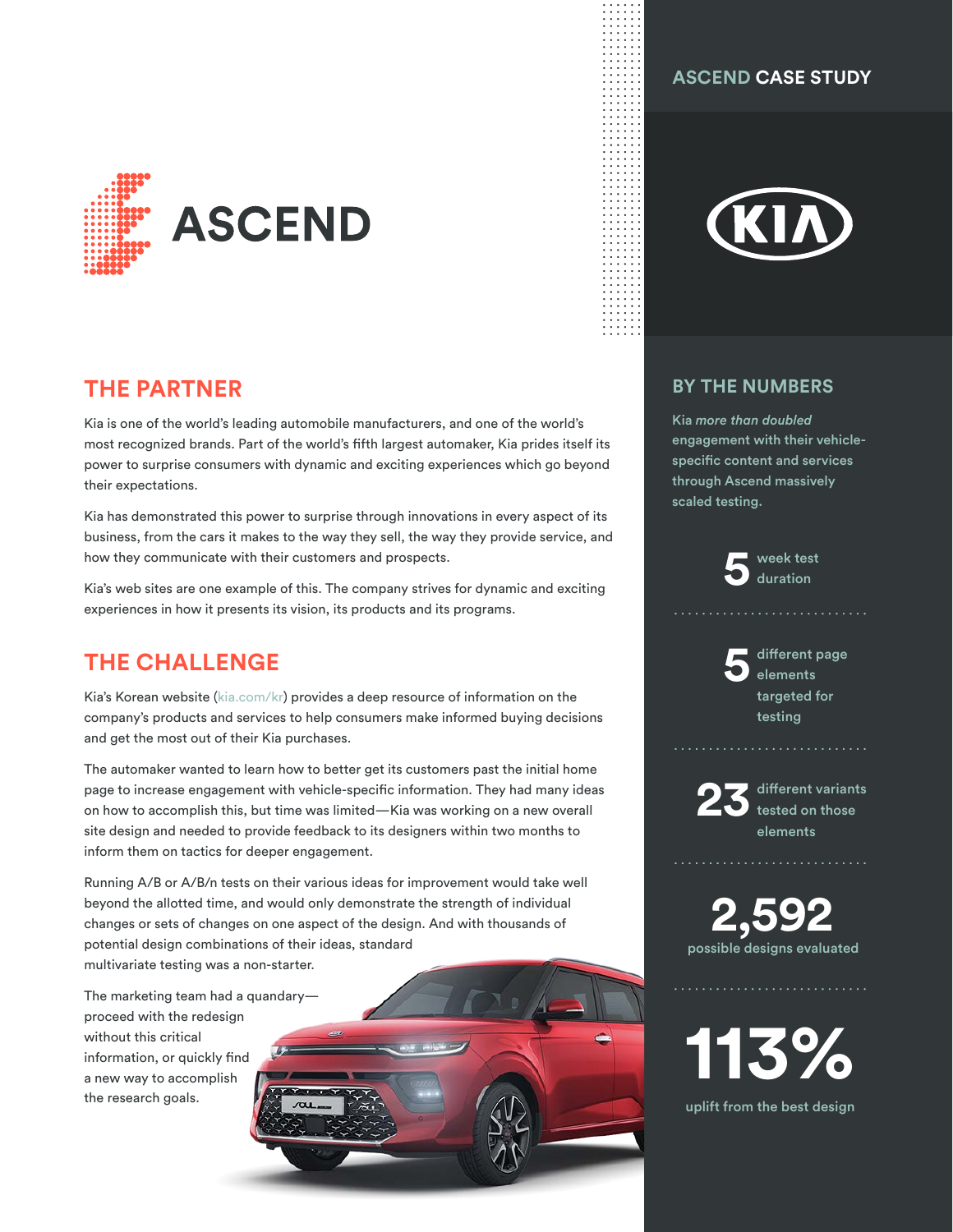# **THE SOLUTION**

Fortunately, the Kia team had recently read about Ascend in the marketing trade press.

"It sounded too good to be true," says Monica Kim, manager of digital marketing strategy for KIA. 'But we understand that artificial intelligence is able to offer new solutions for existing processes, like experience optimization. We decided to put Ascend to the test."

The Kia homepage features the same interface for accessing product-specific information, across multiple vehicles, as shown in the image below. Each vehicle panel is shown for seven seconds, and rotated along with other vehicles and various promotions.

The five circular buttons in the upper left (highlighted in teal) are the pathway to additional vehicle-specific information. The buttons lead, from left to right, to vehicle information, the electronic brochure, pricing information, the online quotation service, and the driving center, where users can schedule a test drive.

The goal of the experiment was to determine the factors that would lead users to click on any of these buttons more frequently.

Monica and her Kia team had five areas they wanted to investigate whether changing any of the following would increase the clickthrough rate:

- **•** Changing the color of the buttons
- **•** Changing the shape of the buttons
- **•** Changing the size of the buttons
- **•** Changing the order of the buttons
- **•** Changing the time duration each vehicle and promotion panel was shown

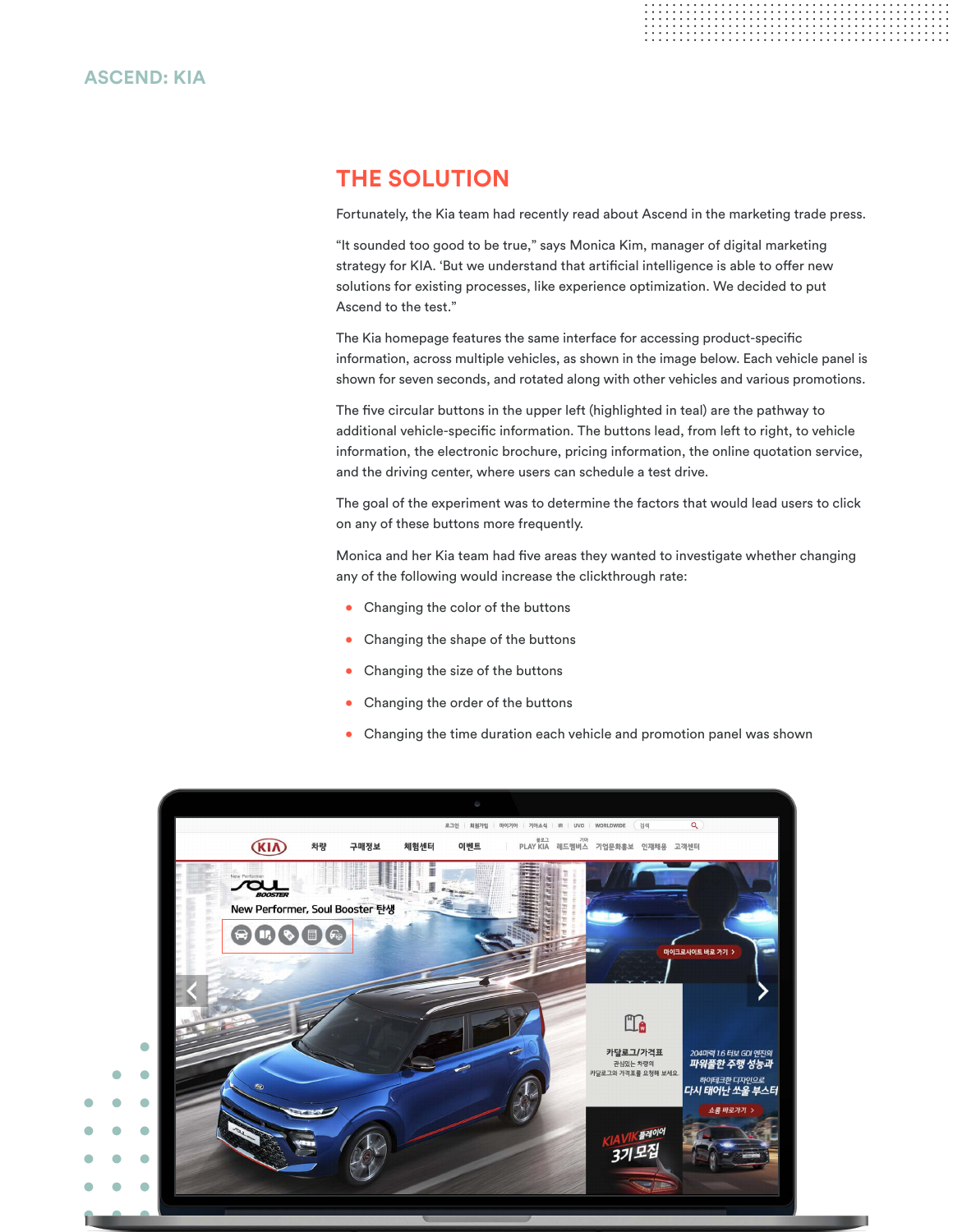

The team determined to test multiple colors, a square button vs. the current round shape, two new button sizes, 5 new orderings of the buttons, and 8 new durations for the time each panel was shown—some faster and some slower.

All in all, the team tested 23 new variations on the 5 elements of the page. The number of potential combinations of the various changes—the "search space" in AI lingo—was 2,592.

The team set the audience for the experiment using Ascend's filtering and segmentation tools to desktop users only. They then entered the improvements into the Ascend editor, used the QA tools to review them for workability and brand compliance, and hit the Start Experiment button.

## **THE RESULTS**

Ascend automates massively multivariate experiments like the Kia experiment using evolutionary artificial intelligence to quickly and efficiently move towards the optimal design within the search space.

Kia's experiment ran for 5 weeks, and tested 49 possible combinations of the test ideas across multiple "generations" of designs it created using various configurations of those ideas.

Each generation provides information about which individual ideas, and which combinations of ideas, are the best performing—the most fit—and then applies survival of the fittest math to combine the attributes of best performers, removing those elements that don't work well, into new designs to test.

Ascend uses Bayesian statistics to project the performance of each of the designs—the reward—and also evaluates its likelihood to beat the control design by any amount the risk factor.

The winning design in the experiment incorporate changes to 4 of the 5 items being tested:

- **•** Maroon button (control was gray)
- **•** 66 pixel button size (control was 44 pixels)
- **•** Square button shape (control was round)
- **•** 10-second rotation time for the different homepage panels (control was 7 seconds)

The order of the buttons did not change in the winning design.

The winning design showed a 113% increase in clickthroughs vs. the control design, and was projected to deliver a gain of between 75 and 139% at a 95% confidence level, once deployed.

The winning combination of the vehicle info button variations.

**ASCEND CASE STUDY**



**3**